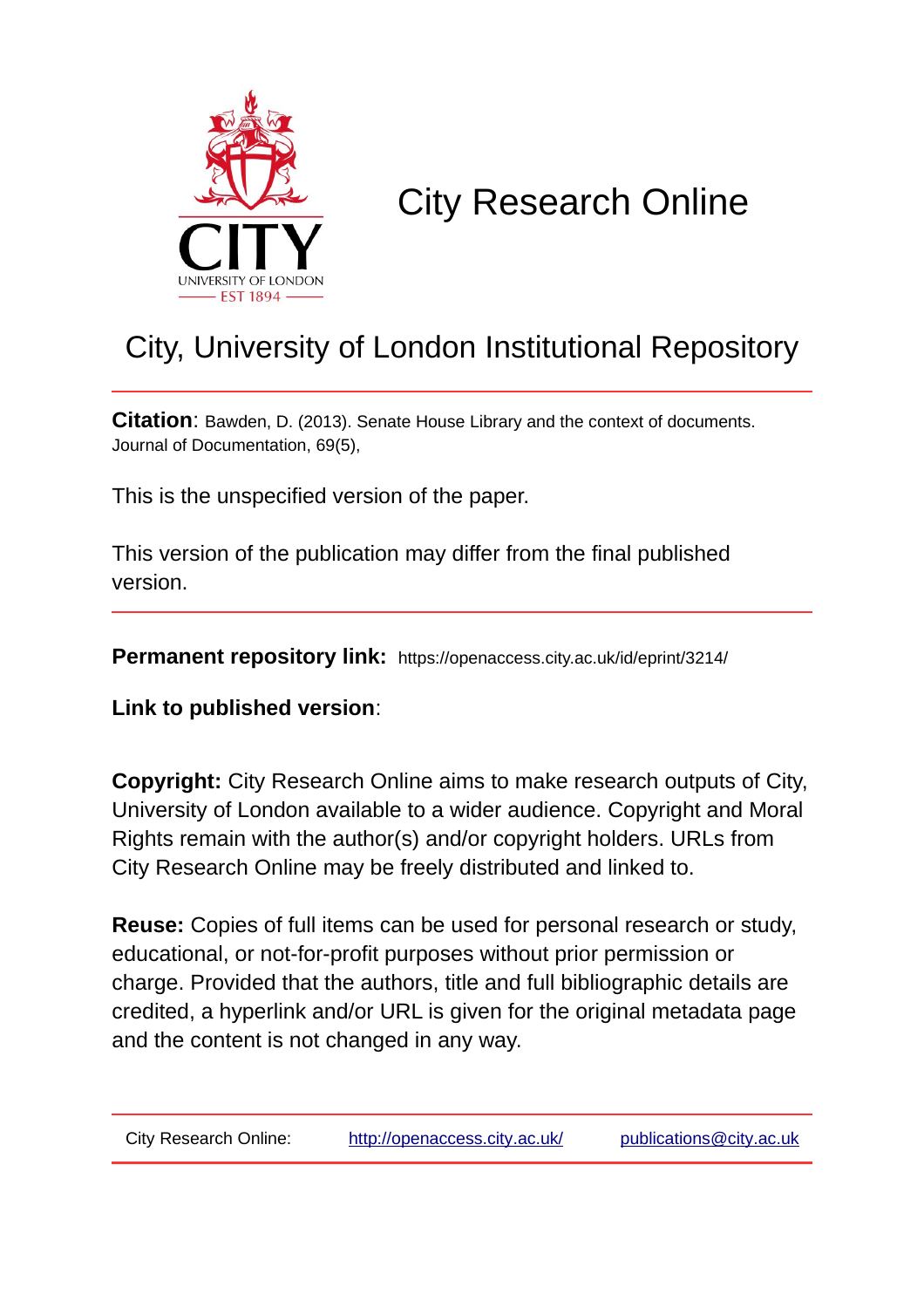## **Senate House Library and the context of documents**

"Research is concerned with discovery", Christopher Pressler tells us in his introduction to Scala Publishing's splendid new volume on the University of London's Senate House Library (Pressler and Attar 2012), "Libraries are the essential mode of travel." The centrality of collections of documents in an organized space is the intellectual theme to what might (wrongly) be dismissed as a pleasing coffee-table book.

The book opens with an account of the history of the library, opened in 1877 as the intellectual heart of the University of London, constituted of a number of federated colleges. It includes sixty short essays on selected documents from the collection, written by expert contributors. The documents include books, manuscripts, photographs, prints, diaries, legal documents, letters, notebooks, and all the variety of print materials expected in a great research library. They are beautifully illustrated by copious and well‐produced images, typical of books from this publisher, and the text is authoritative and accessible for the non‐specialist. So, this is a very nice volume for lovers of books and libraries; but also a valuable resource for students of book history, library history and the nature of collections and information spaces.

The book brings out clearly the relations between documents, the collections in which they are incorporated, and the spaces in which those collections are housed. This is brought out in a variety of ways. Most striking, perhaps, is the fact that the building itself, London's first skyscraper is literally supported by its collections: the bookshelves are welded immovably into its girder structure. The purpose of the building, says Pressler, was "made physical" by its designer, Charles Holden, who Art Deco design did not copy previous libraries, but provided a space of modernist simplicity to support the sharing of knowledge. Despite its size, with several million items, it is a specialist institution, focusing on the humanities. And, crucially, it is very much a collection of collections, from the collection of the old London Institute to the mathematical library of Augustus de Morgan, and from the Sterling collection of first editions of English literature, to Harry Price's library of magical literature: each of these giving an extra context to the documents of which they are comprised. It also emphasized the essential role of the experts who organize such collections: developing from the dire state of 1903 when "there is no Librarian, and it is purely a matter of chance whether any book asked for can be unearthed" to the happy times when "expert custodianship" went alongside adequate shelf and study space as good reasons for bequeathing collections to the Library.

The publishers, Scala Press, seem to have made a speciality of producing books which are, at the same time, very pleasing objects in their own right as well as genuine contributions to the scholarship of documents and collections. Another example is David Pearson's admirable use of documents, in the broadest sense to include artifacts of many kinds, from the collections of the City of London to show the history of that city. *Journal of Documentation*, and other journals of the information sciences, have